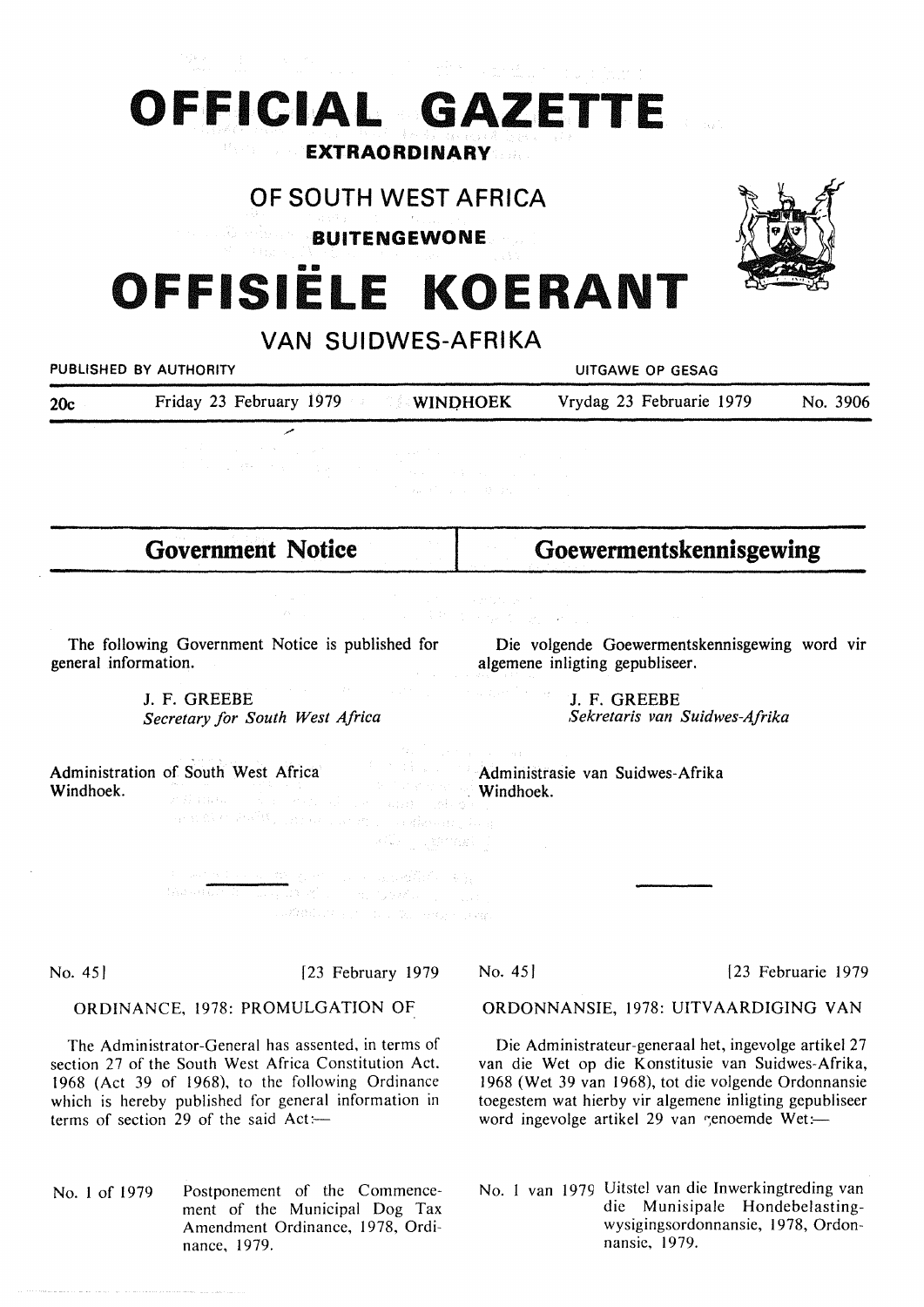**No. 1 of 1979** 

#### POSTPONEMENT OF THE COMMENCEMENT OF THE MUNICIPAL DOG TAX AMENDMENT ORINANCE, 1978, ORDINANCE, 1979

RA TORIAL VII HAG A *(Assented to 20 February 1979) (English text signed by the Administrator- General) (Date of commencement 23\_ February 1979)* 

#### **ORDINANCE**

To provide for the postponement of the commencement of the Municipal Dog Tax Amendment Ordinance, 1978, and for incidental matters.

BE IT ORDAINED by the Legislative Assembly for the Territory of South West Africa, as follows:-

Repeal of Government Notice 305 of 29 December 1978.

일 2월 72 5g b 4호

Mich engineers

1. Government Notice 305 of 29 December 1978 is hereby repealed and shall be deemed never to have been issued.

Substitmion of section *5* of Ordinance 8 of 1978.

> "Short title and commencement

2. The following section is hereby substituted for section 5 of the Municipal Dog Tax Amendment Ordinance, 1978:

> 5. [(1)] This Ordinance shall be called the Municipal Dog Tax Amendment Ordinance, 1978, and shall come into operation on [a date to be determined by the Executive Committee and published by notice in the *Official Gazette]*  1 January 1980.

[(2) Different dates may be determined in terms of subsection (1) in respect of different provisions of this Ordinance.]".

Short title.

3. This Ordinance shall be called the Postponement of the Commencement of the Municipal Dog Tax Amendment Ordinance, 1978, Ordinance, 1979,